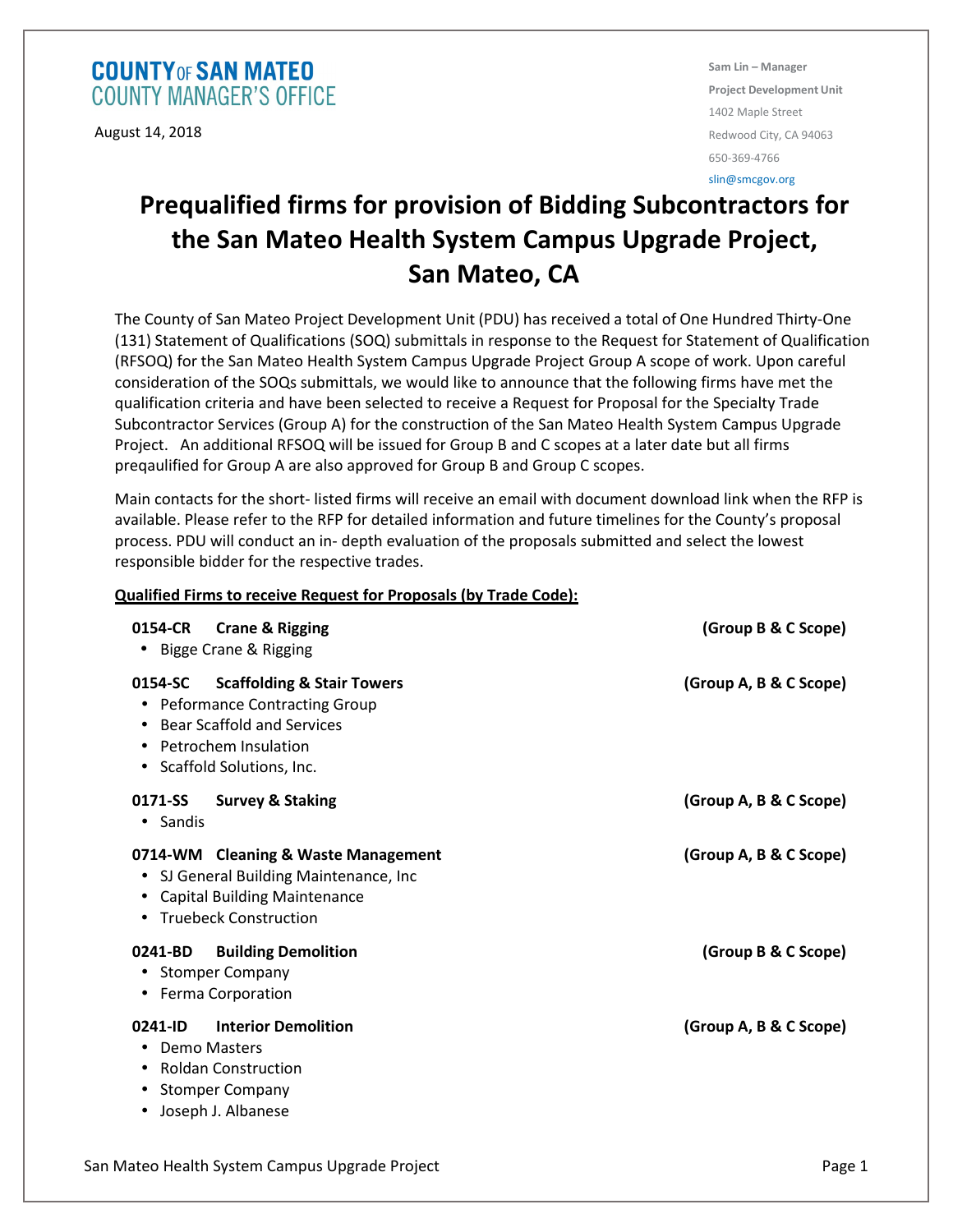| <b>Site Demolition</b><br>0241-SD<br>• Duran and Venables<br>• Ferma Corporation<br>• Granite Rock Company<br>Joseph J. Albanese<br>$\bullet$<br>• Ghilotti Construction Co.<br>McGuire & Hester<br><b>Teichert Construction</b><br>• O.C. Jones & Sons Inc. | (Group A, B & C Scope) |
|--------------------------------------------------------------------------------------------------------------------------------------------------------------------------------------------------------------------------------------------------------------|------------------------|
| 0280-AB<br>Abatement<br>• Southwest Hazard Controls Inc<br>Bayview Environmental Services, Inc<br>$\bullet$<br>• Janus Corporation<br>• Restec Contractors, Inc                                                                                              | (Group A, B & C Scope) |
| 0311-CF<br><b>Concrete Formwork</b><br>• Joseph J. Albanese<br>• Gonzalves & Santucci, Inc (dba. Conco)                                                                                                                                                      | (Group B & C Scope)    |
| <b>Concrete Reinforcement</b><br>0320-RS<br>Harris Rebar<br>• Camblin Steel<br>• Gonzalves & Santucci, Inc (dba. Conco)                                                                                                                                      | (Group A, B & C Scope) |
| 0331-SC<br><b>Structural Concrete</b><br>• Joseph J. Albanese<br>• Gonzalves & Santucci, Inc (dba. Conco)<br>• Ghilotti Construction Co.<br>Pullman SST<br>• Truebeck Construction                                                                           | (Group A, B & C Scope) |
| <b>Horizontal Place &amp; Finish</b><br>0335-PF<br>• Joseph J. Albanese<br>• Gonzalves & Santucci, Inc (dba. Conco)<br>• Truebeck Construction                                                                                                               | (Group B & C Scope)    |
| 0337-SH<br><b>Shotcrete</b><br>• Joseph J. Albanese<br>• Gonzalves & Santucci, Inc (dba. Conco)                                                                                                                                                              | (Group B & C Scope)    |
| <b>Structural Steel</b><br>0512-SS<br>• Westco Iron Works<br>• Concord Iron Works, Inc<br><b>Glazier Steel</b><br>$\bullet$ JD2<br>• Viking Steel<br>• Olson & Co Steel                                                                                      | (Group A, B & C Scope) |
| 0530-MD Metal Decking<br>• Anning Johnson<br>$\bullet$ JD2<br>• Viking Steel<br>• Pacific Erectors<br>• B.T. Mancini Co., Inc                                                                                                                                | (Group A, B & C Scope) |
| San Mateo Health System Campus Upgrade Project                                                                                                                                                                                                               | Page 2                 |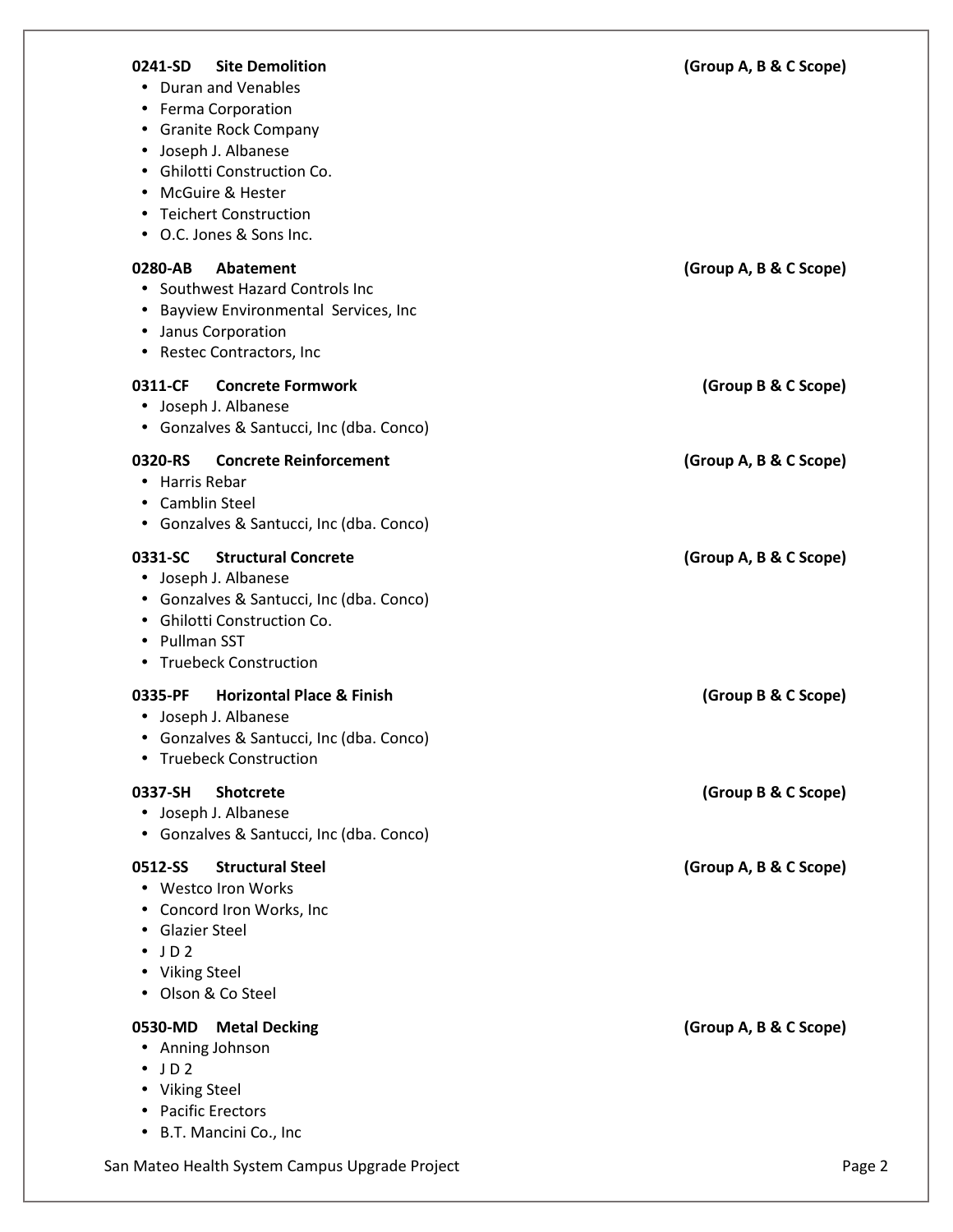| 0550-MM Miscellaneous Metals<br>• C.E. Toland & Sons<br>• Westco Iron Works<br>• Concord Iron Works, Inc<br><b>Glazier Steel</b><br>JD2<br>• Viking Steel<br>Summit Steel<br>$\bullet$<br>• Olson & Co. Steel                                                               | (Group A, B & C Scope) |
|-----------------------------------------------------------------------------------------------------------------------------------------------------------------------------------------------------------------------------------------------------------------------------|------------------------|
| 0611-RC<br><b>Rough Carpentry</b><br>• Magnum Drywall<br>• Truebeck Construction                                                                                                                                                                                            | (Group A, B & C Scope) |
| 0620-FC<br><b>Finish Carpentry</b><br>$\bullet$ B K Mill + Fixtures                                                                                                                                                                                                         | (Group A, B & C Scope) |
| 0710-WP<br>Waterproofing<br>• Pullman SST<br>• Alliance Roofing Company, Inc<br>• Enterprise Roofing Service, Inc<br>• Alcal Specialty Contracting, Inc<br>• Waterproofing Associates<br>• Lawson Roofing<br>• Blues Roofing                                                | (Group A, B & C Scope) |
| Insulation<br>0721-IN<br>• Performance Contracting Inc<br>Petrochem Insulation<br>$\bullet$<br>• Alcal Specialty Contracting, Inc<br><b>Coast Building Products</b><br>• Level 5 Inc<br>• Accurate Firestop & Insulation                                                    | (Group A, B & C Scope) |
| <b>Wood &amp; Metal Panels</b><br>0742-MP<br>• Performance Contracting Inc<br><b>Pacific Erectors</b><br>Alumawall Inc.<br><b>West Coast ASM</b><br>Omni Sheet Metal, Inc<br>B.T. Mancini Co., Inc<br>Architectural Glass & Aluminum<br>Anning-Johnson Company<br>$\bullet$ | (Group A, B & C Scope) |
| 0750-RF<br><b>Roofing</b><br>Alliance Roofing Company, Inc<br>$\bullet$<br>Enterprise Roofing Service, Inc<br>Alcal Specialty Contracting, Inc<br><b>Waterproofing Associates</b><br>Lawson Roofing<br><b>Blues Roofing</b><br>٠                                            | (Group A, B & C Scope) |
| 0760-FL<br><b>Flashing &amp; Sheet Metal</b><br>Bay City Mechanical, Inc<br><b>Mauck Sheet Metal</b><br>West Coast ASM<br>• Omni Sheet Metal, Inc                                                                                                                           | (Group A, B & C Scope) |
| San Mateo Health System Campus Upgrade Project                                                                                                                                                                                                                              | Page 3                 |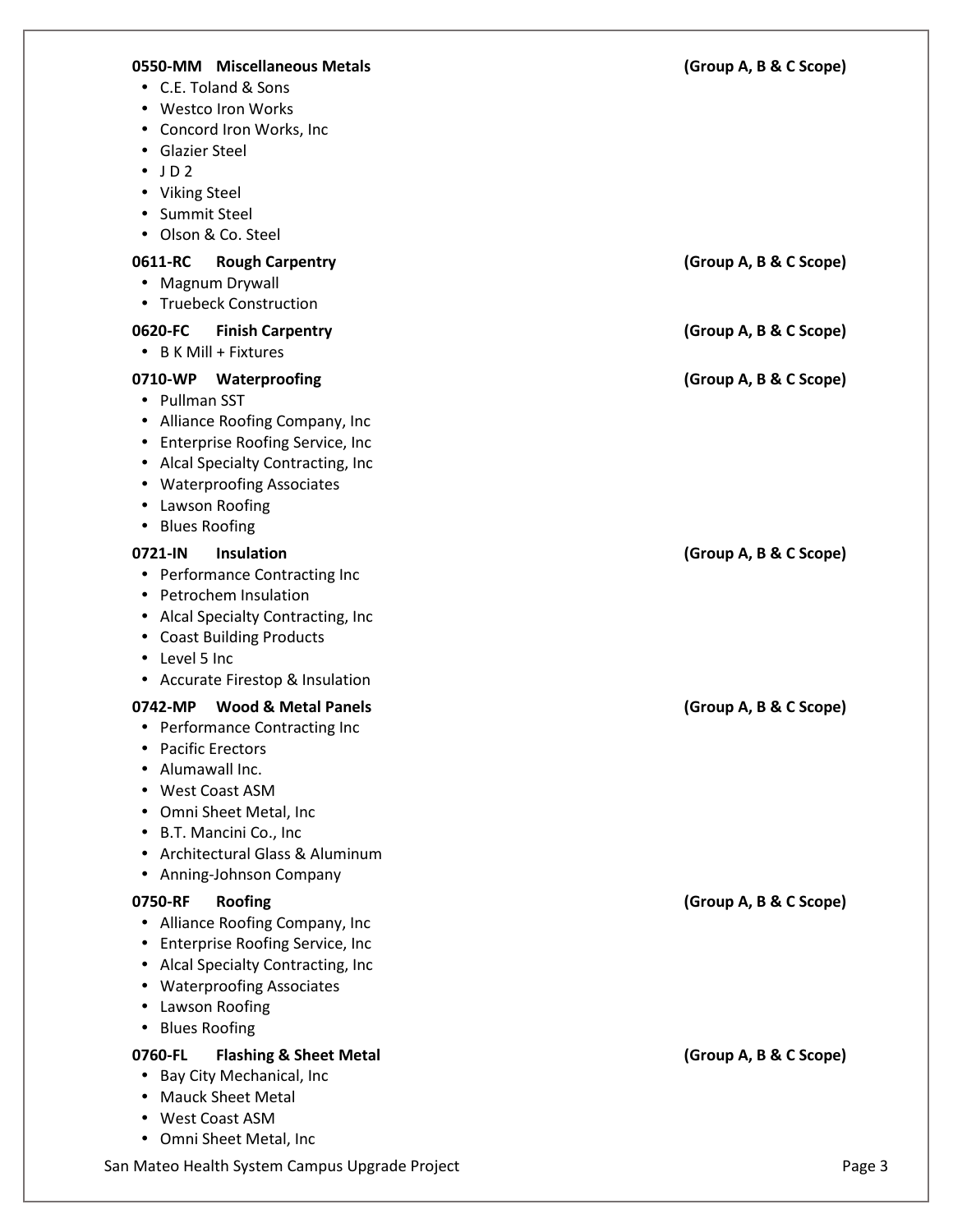| <b>Metal Roofing</b><br>0791-MR<br>• Alliance Roofing Company, Inc<br>Enterprise Roofing Service, Inc<br>Alcal Specialty Contracting, Inc<br>$\bullet$<br><b>Waterproofing Associates</b><br>$\bullet$<br><b>West Coast ASM</b><br>$\bullet$<br>Omni Sheet Metal, Inc                                      | (Group A, B & C Scope) |
|------------------------------------------------------------------------------------------------------------------------------------------------------------------------------------------------------------------------------------------------------------------------------------------------------------|------------------------|
| <b>Cementitious Fireproofing</b><br>0781-CF<br>Performance Contracting Inc<br>$\bullet$<br>Anning-Johnson Company<br>$\bullet$<br>Alcal Specialty Contracting, Inc<br>$\bullet$<br><b>Accurate Firestop &amp; Insulation</b><br>٠<br>Harrison Drywall, Inc<br>$\bullet$<br>California Drywall<br>$\bullet$ | (Group A, B & C Scope) |
| 0784-FS<br><b>Firestopping</b><br>California Drywall<br>$\bullet$<br>Alcal Specialty Contracting, Inc<br>$\bullet$<br><b>Coast Building Products</b><br>$\bullet$<br><b>Accurate Firestop &amp; Insulation</b><br>٠<br>Anning-Johnson Company<br>$\bullet$<br><b>Truebeck Construction</b>                 | (Group A, B & C Scope) |
| 0810-DS<br>Doors, Frames & Hardware<br><b>B K Mill + Fixtures</b><br><b>Minton Door Company</b><br>$\bullet$<br><b>General Hardware and Builders Supply</b><br>$\bullet$<br><b>Truebeck Construction</b><br>$\bullet$                                                                                      | (Group A, B & C Scope) |
| 0833-OC<br><b>Overhead Coiling Doors</b><br>• McKendry Door Sales<br>United California Glass & Door<br>$\bullet$<br>North Bay Overhead Doors, Inc<br>$\bullet$<br>D.W. Nicholson<br>$\bullet$                                                                                                              | (Group A Scope)        |
| 0840-EG Exterior Glazing Assemblies<br>• Alcal Specialty Contracting, Inc<br><b>Progress Glass</b><br>٠<br>Architectural Glass & Aluminum<br><b>Pacific Glazing Contractors</b><br>$\bullet$<br><b>Capitol Glass</b>                                                                                       | (Group A, B & C Scope) |
| 0880-GL<br><b>Interior Glazing</b><br><b>Progress Glass</b><br>$\bullet$<br>Architectural Glass & Aluminum<br><b>Pacific Glazing Contractors</b><br>$\bullet$<br><b>Capitol Glass</b><br>$\bullet$                                                                                                         | (Group A, B & C Scope) |
| 0924-LP<br>Lath & Plaster / EIFS Assemblies<br>Performance Contracting Inc<br>٠<br>Anning-Johnson Company<br>$\bullet$<br>Nevell Group Inc<br>٠<br>Harrison Drywall Inc<br>Magnum Drywall<br>Level 5 Inc<br>$\bullet$                                                                                      | (Group A, B & C Scope) |
| • California Drywall<br>San Mateo Health System Campus Upgrade Project                                                                                                                                                                                                                                     | Page 4                 |
|                                                                                                                                                                                                                                                                                                            |                        |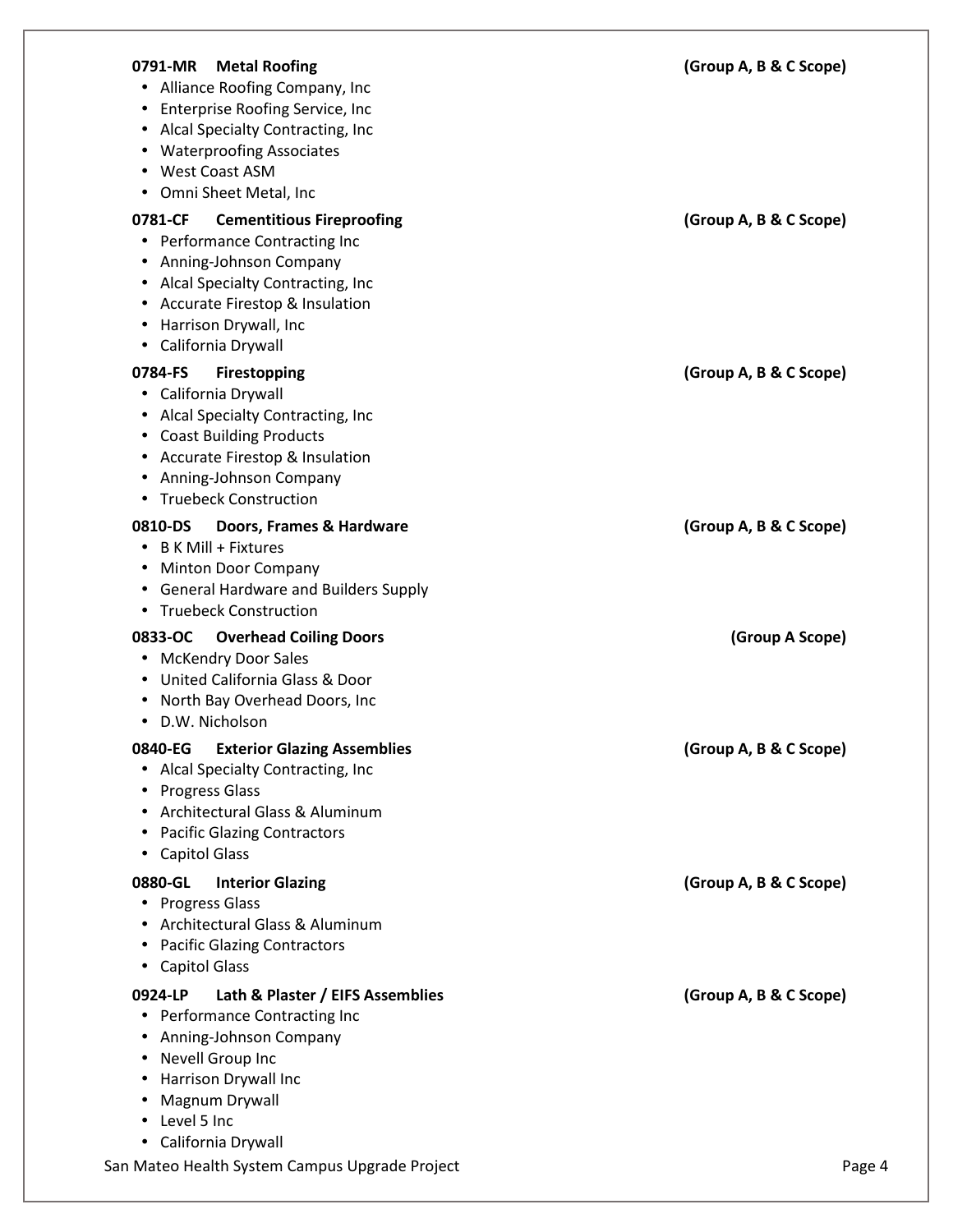| 0920-DR<br><b>Drywall &amp; Metal Framing</b><br>• Performance Contracting Inc<br>Anning-Johnson Company<br>$\bullet$<br>Nevell Group Inc<br>$\bullet$<br>Harrison Drywall Inc<br>$\bullet$<br>Magnum Drywall<br>$\bullet$<br>Level 5 Inc<br>$\bullet$<br>California Drywall<br>٠<br>Giampolini<br>$\bullet$<br>Bayside Interiors, Inc.<br>$\bullet$ | (Group A, B & C Scope) |
|------------------------------------------------------------------------------------------------------------------------------------------------------------------------------------------------------------------------------------------------------------------------------------------------------------------------------------------------------|------------------------|
| <b>Ceramic Tile &amp; Stone</b><br>0930-TL<br>Superior Tile & Stone<br>$\bullet$<br>De Anza Tile<br>$\bullet$<br>California Tile Installers<br>$\bullet$<br>Rinaldi Tile and Marble<br>٠                                                                                                                                                             | (Group A, B & C Scope) |
| <b>Acoustical Ceilings</b><br>0951-AC<br>Performance Contracting Inc<br>$\bullet$<br>Nevell Group Inc<br>$\bullet$<br>Magnum Drywall<br>$\bullet$<br>California Drywall<br>$\bullet$<br>Bayside Interiors, Inc.<br>$\bullet$<br><b>Spacetone Acoustics</b><br>$\bullet$                                                                              | (Group A, B & C Scope) |
| 0954-SC<br><b>Specialty Ceilings</b><br>• Performance Contracting Inc<br>Nevell Group Inc<br>$\bullet$<br>Magnum Drywall<br>$\bullet$<br>California Drywall<br>$\bullet$<br>Bayside Interiors, Inc.<br>$\bullet$<br><b>Spacetone Acoustics</b><br>٠                                                                                                  | (Group B & C Scope)    |
| 0960-FL<br><b>Flooring</b><br>B.T. Mancini Co., Inc<br>$\bullet$<br>Bayside Interiors, Inc.<br>Hoem & Associates<br><b>Welker Brothers</b><br>$\bullet$                                                                                                                                                                                              | (Group A, B & C Scope) |
| 0972-WC<br><b>Wall Coverings</b><br><b>Monticelli Painting</b><br>$\bullet$<br><b>Pyramid Painting</b><br>$\bullet$<br>Bayside Interiors, Inc<br>$\bullet$<br>Magnum Drywall<br>$\bullet$<br>Valdez Painting, Inc<br>$\bullet$                                                                                                                       | (Group A, B & C Scope) |
| <b>Acoustical Wall Panels</b><br>0977-AP<br>Performance Contracting Inc<br>$\bullet$<br>Magnum Drywall<br>$\bullet$<br>California Drywall<br>٠<br>Bayside Interiors, Inc.<br><b>Spacetone Acoustics</b>                                                                                                                                              | (Group A, B & C Scope) |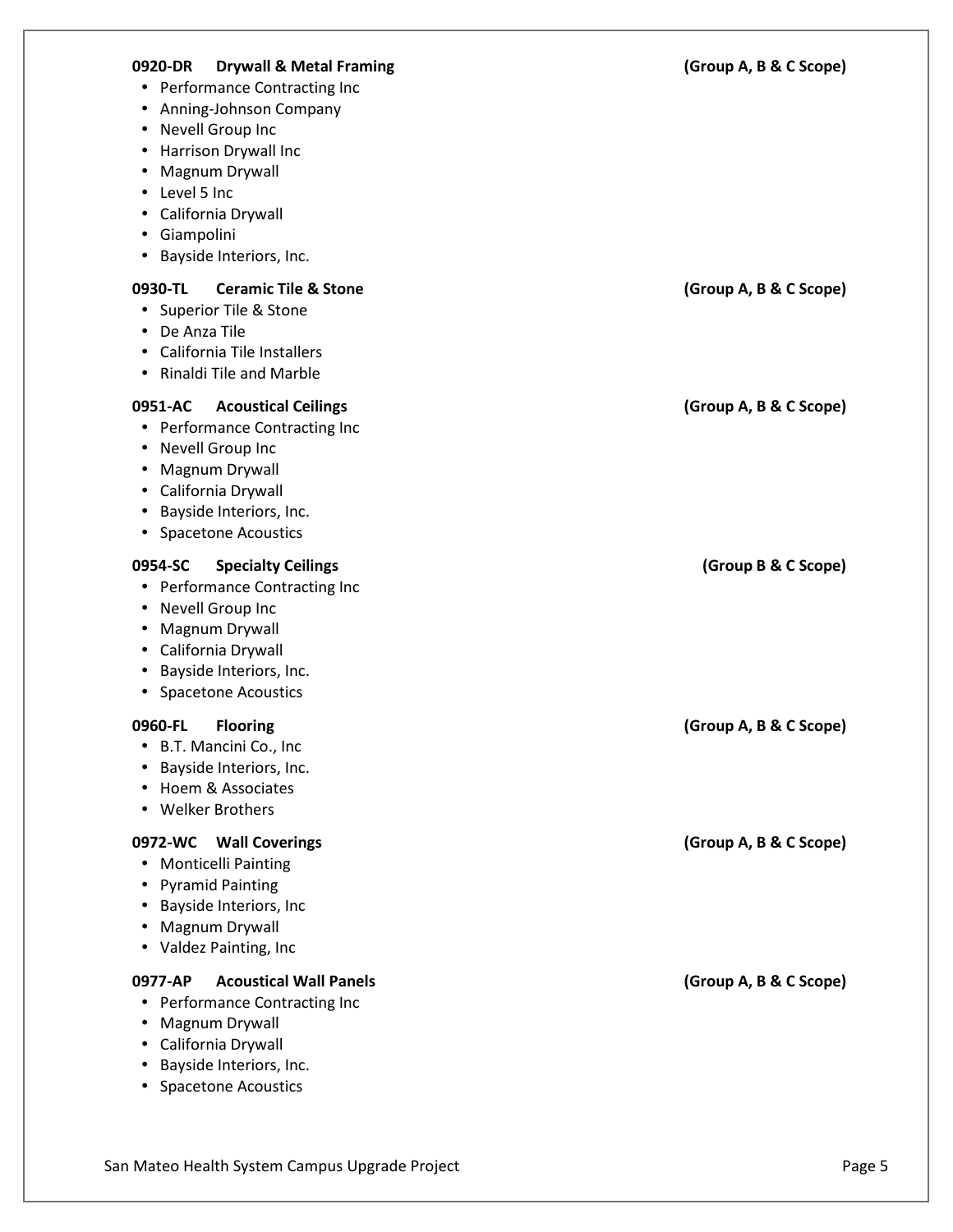| 0991-PT<br><b>Painting</b><br>• Monticelli Painting<br>• Jerry Thompson & Sons Painting<br>• Valdez Painting, Inc<br>• George E. Masker, Inc.<br>• Pyramid Painting<br>Bayside Interiors, Inc<br>• California Drywall<br>· Giampolini<br>Magnum Drywall | (Group A, B & C Scope) |
|---------------------------------------------------------------------------------------------------------------------------------------------------------------------------------------------------------------------------------------------------------|------------------------|
| 1014-SG<br><b>Signage</b><br>• JP Digital Imaging<br>• Ad Art Sign Company<br>• GNU Group                                                                                                                                                               | (Group A, B & C Scope) |
| <b>Miscellaneous Division 10 Specialties</b><br>1020-MS<br>• Service Metal Products<br>• Rebarber Enterprises<br>• Partition Specialties, Inc<br>• Alcal Specialty Contracting, Inc<br>• B.T. Mancini Co., Inc                                          | (Group A, B & C Scope) |
| <b>Wall &amp; Corner Guards</b><br>1026-WC<br>• Service Metal Products<br>• Rebarber Enterprises<br>• Partition Specialties, Inc.                                                                                                                       | (Group A, B & C Scope) |
| <b>Toilet Accessories</b><br>1028-TA<br>• Service Metal Products<br>• Rebarber Enterprises<br>• Alcal Specialty Contracting, Inc                                                                                                                        | (Group A, B & C Scope) |
| 1051-LK<br><b>Lockers</b><br>• Service Metal Products<br>• Rebarber Enterprises<br>• Partition Specialties, Inc.                                                                                                                                        | (Group A, B & C Scope) |
| 1113-LD<br><b>Loading Dock Equipment</b><br>• McKendry Door Sales<br>United California Glass & Door<br>North Bay Overhead Doors, Inc<br>D.W. Nicholson<br>$\bullet$                                                                                     | (Group A Scope)        |
| 1140-FS<br><b>Food Service Equipment</b><br>• East Bay Restaurant Supply<br>• Kamran and Company, Inc                                                                                                                                                   | (Group A, B & C Scope) |
| <b>Window Treatment</b><br>1220-WT<br>• Cutting Edge Drapery                                                                                                                                                                                            | (Group A, B & C Scope) |
| 1220-CC<br><b>Cubicle Curtain</b><br>• Cutting Edge Drapery                                                                                                                                                                                             | (Group A, B & C Scope) |
| 1321-MS<br><b>Cold Room / Morgue Storage</b><br>• All Submittals Rejected                                                                                                                                                                               | (Group B & C Scope)    |
| San Mateo Health System Campus Upgrade Project                                                                                                                                                                                                          | Page 6                 |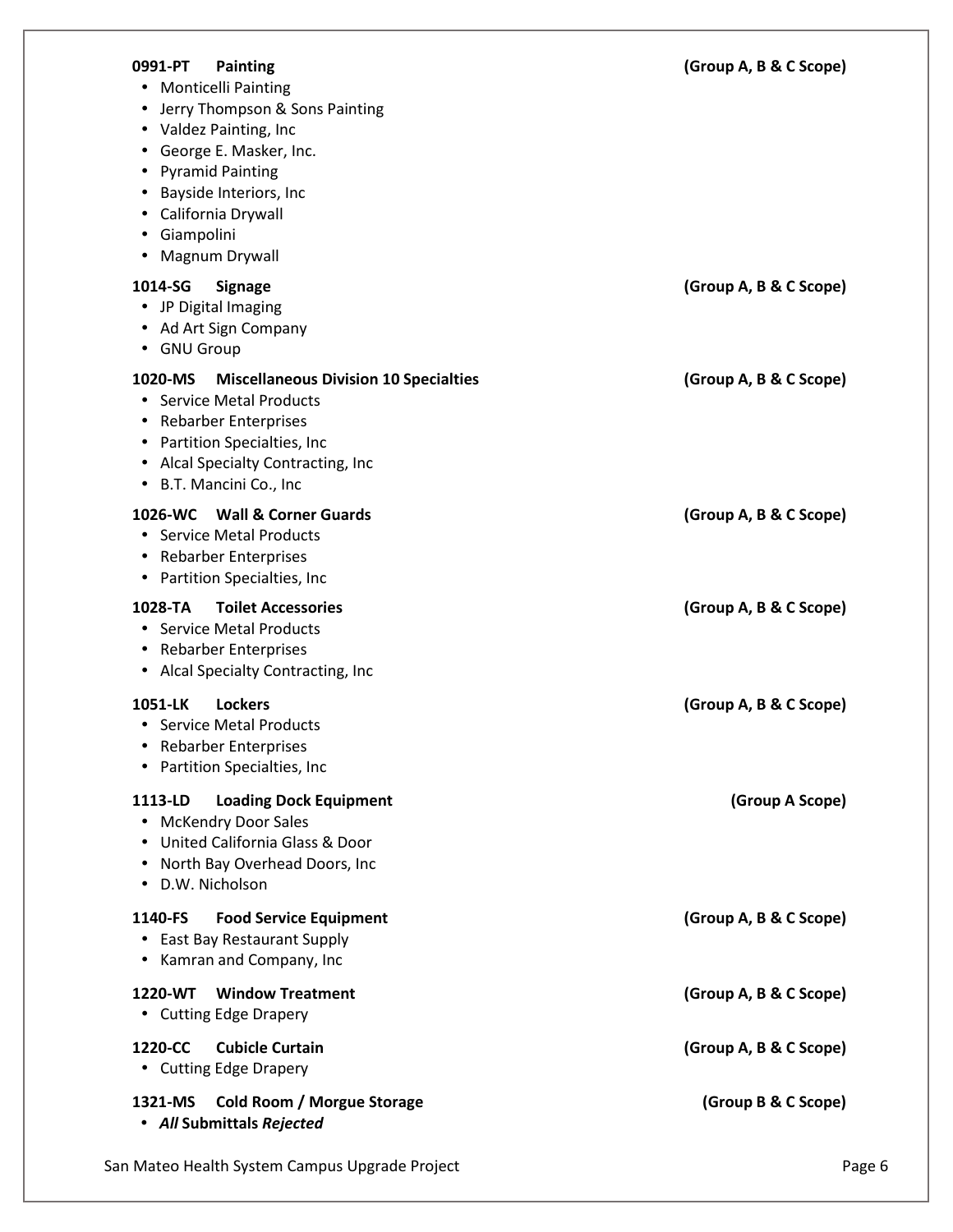| <b>Elevators (Previously Issued 8/2/18)</b><br>1420-EL<br>• Mistubishi Elevator<br>Thyssen Krupp Elevator<br>· Kone, Inc<br>• Unique Elevator                                                                                                                                                                      | (Group B & C Scope)    |
|--------------------------------------------------------------------------------------------------------------------------------------------------------------------------------------------------------------------------------------------------------------------------------------------------------------------|------------------------|
| 2100-FP<br><b>Fire Protection</b><br>• H&M Fire Protection<br>• Walschon Fire Protection<br>• Cosco Fire Protection<br>• Superior Automatic Sprinkler Co                                                                                                                                                           | (Group A, B & C Scope) |
| <b>Plumbing Assemblies</b><br>2200-FP<br>• Frank M. Booth<br><b>Kinetic Mechanical Service</b><br>• Marelich Mechanical<br><b>Broadway Mechanical</b><br>• Murray Company<br>• ICOM Mechanical<br>• J.W. McClenahan Co.<br>• Accel Air Systems, Inc<br>• ACCO Engineered Systems, Inc                              | (Group A, B & C Scope) |
| 2300-HV<br><b>HVAC Assemblies</b><br>• Frank M. Booth<br>• Broadway Mechanical<br><b>Marelich Mechanical</b><br>• ICOM Mechanical<br>• Accel Air Systems, Inc<br>• ACCO Engineered Systems, Inc<br>• Silicon Valley Mechanical<br>• Control Air Conditioning Corporation<br>Bay City Mechanical, Inc.<br>$\bullet$ | (Group A, B & C Scope) |
| <b>Building Automation</b><br>2500-BA<br><b>Systems Mechanical Control Systems</b><br>$\bullet$                                                                                                                                                                                                                    | (Group A, B & C Scope) |
| 2600-EL<br>Electrical, Fire Alarm, Low Voltage, Audio Visual & Security<br>• W. Bradley Electric, Inc.<br>Intermountain Electric Company<br>$\bullet$<br>Morrow-Meadows<br>Del Monte Electric                                                                                                                      | (Group A, B & C Scope) |
| 2631-PV<br>Photo-Voltaic Assemblies (Previously Issued 8/2/18)<br>• All Submittals Rejected                                                                                                                                                                                                                        | (Group B & C Scope)    |
| 3122-GD<br><b>Earthwork &amp; Grading</b><br>• Duran and Venables<br>Ferma Corporation<br><b>Granite Rock Company</b><br>Joseph J. Albanese<br>٠<br>• Ghilotti Construction Co.<br>McGuire & Hester<br>• Teichert Construction<br>• O.C. Jones & Sons Inc.                                                         | (Group A, B & C Scope) |
| San Mateo Health System Campus Upgrade Project                                                                                                                                                                                                                                                                     | Page 7                 |